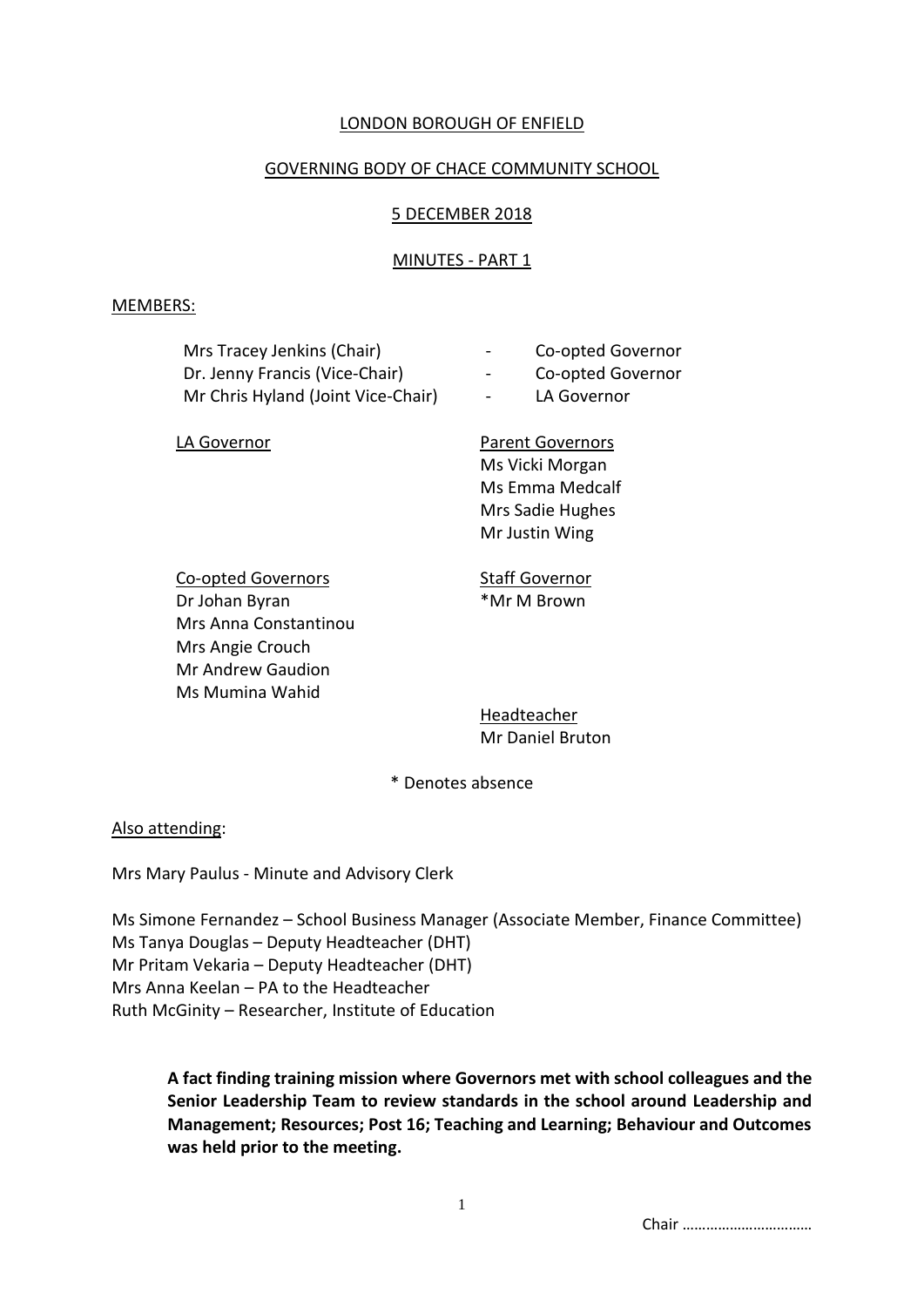# 23. APOLOGIES FOR ABSENCE

An apology for absence from this meeting was received from Mr Martin Brown.

**RESOLVED** to consent to this absence.

### 24. DECLARATION OF INTERESTS

Governors were given the opportunity to declare any prejudicial interest they might have in respect of items on the agenda. No declarations were made.

#### **PROCEDURAL ISSUES**

### 25. MEMBERSHIP

### 25.1 Parent Governor

**NOTED** the successful election of Mrs Sadie Hughes and Mr Justin Wing who were welcomed to the meeting by the Chair.

25.2 Co-opted Governors

#### **NOTED**

- (a) that Ms Tanya Sterry and Mrs Pam Newman had both resigned from the Governing Body with immediate effect.
- (b) the successful election of Ms Mumina Wahid as a Co-opted Staff Governor, who was welcomed by the Chair.
- (c) that the term of office for Mrs Angie Crouch and Dr Jenny Francis would end on 24 March 2019.
- (d) the Headteacher asked the Governing Body to consider co-opting Ms Mandy Hurst to the Governing Body. She was a Design and Technology teacher and an Assistant Head with behaviour and pastoral responsibilities at Winchmore School. She then moved and was Head of the PRU. (Pupil Referral Unit). She had retired and as a former parent at Chace Community she was keen to be involved with the school. The Chair recommended that she be co-opted.

**RESOLVED** by unanimous vote to co-opt Many Hurst to the Governing Body

25.3 Committee Membership

**NOTED** that The Headteacher explained that the Discipline Committee was for Permanent exclusions and for those over five days. It was also a pastoral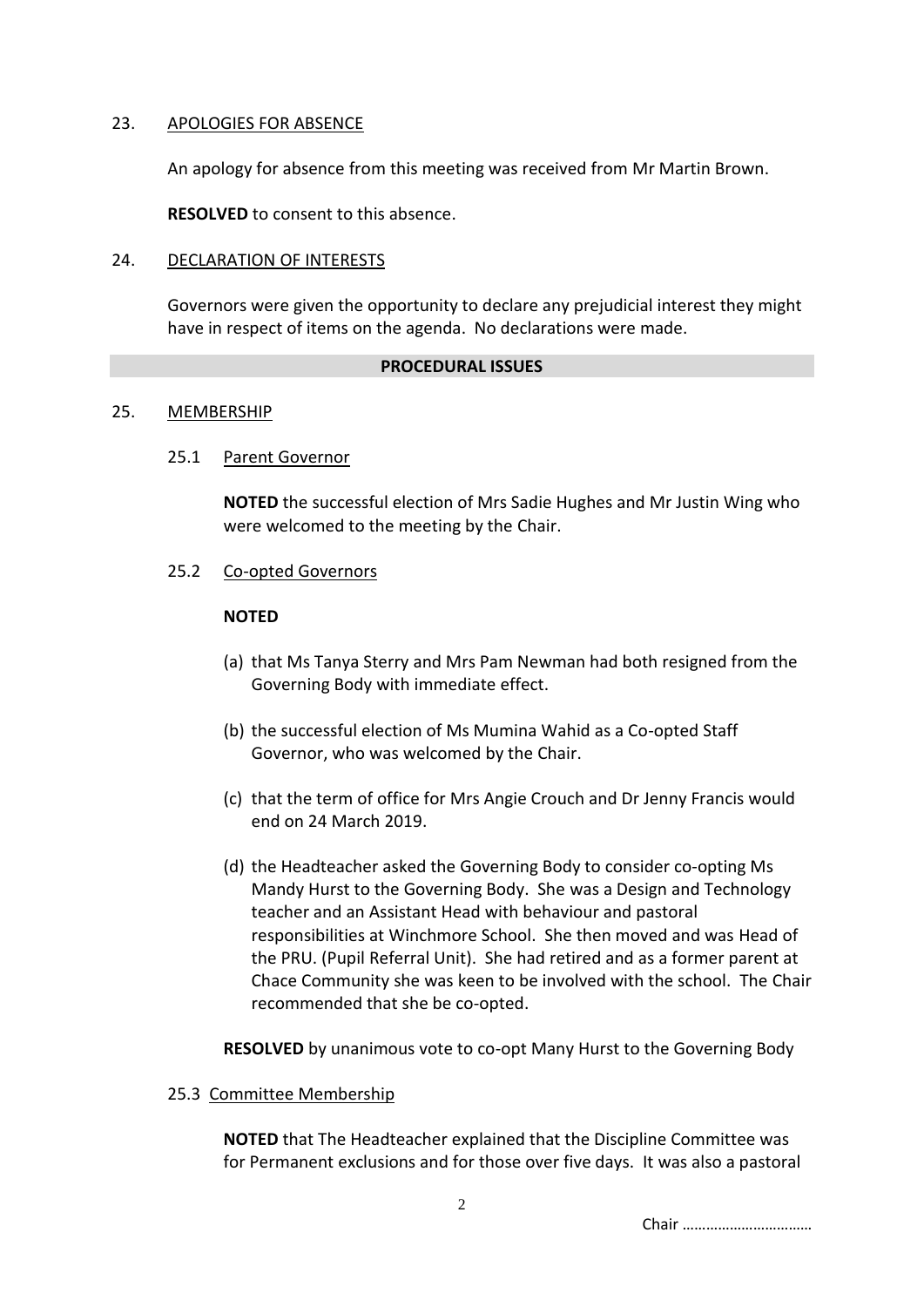resource. The clerk advised that in the event of an appeal over an exclusion, members of the Discipline Committee would be unable to sit as they had prior knowledge of the case and then any appeal needed to be looked at by fresh eyes.

### **RESOLVED**

- (a) that Ms Mandy Hurst, Ms Mumina Wahid and Mr Justin Wing would all join the Teaching and Learning Committee.
- (b) that Mrs Sadie Hughes would join the Resources Committee.
- (c) to appoint a sub group of the Discipline Committee for appeals only, to include Dr Jenny Francis, Ms Vicki Morgan and Mr Justin Wing. Mr Chris Hyland who was a member of the committee would only attend the behaviour monitoring part of Discipline Committee meetings so that he would be available to sit on exclusion panel. This was particularly important due to the fact that he was the only Governor that had received Exclusion training.

Governors were reminded of the need to excuse themselves in the event that either the committee or panel involved a student in the same year group as their child.

The Chair reminded all Governors that they could attend any committee meeting as an observer and were most welcome to do so. They were reminded to email Mrs Anna Keelan to advise her of their wishes.

# 26. MINUTES

The Minutes of the meeting held on 5 September 2018 were confirmed and signed by the Chair as a correct record subject to the following amendments:

- (a) Minute No 4 (c)(A) and 6 (a) Mr Andrew Gaudion was recruited as Finance Governor.
- (b) Minute no 6 (a) (p17) (i) Tracey Jenkins was the Governor with responsibility for KS3 and Dr Johan Byran to shadow.
- (c) Minute No 8 "of the cards" removed so that it read 'the safe limit had been reduced from £6,000 to £2,500.

# 27. MATTERS ARISING FROM THE MINUTES

(a) Skills Audit Minute No.4(c)(C) the Chair reported that no Governor had emailed her regarding staffing information.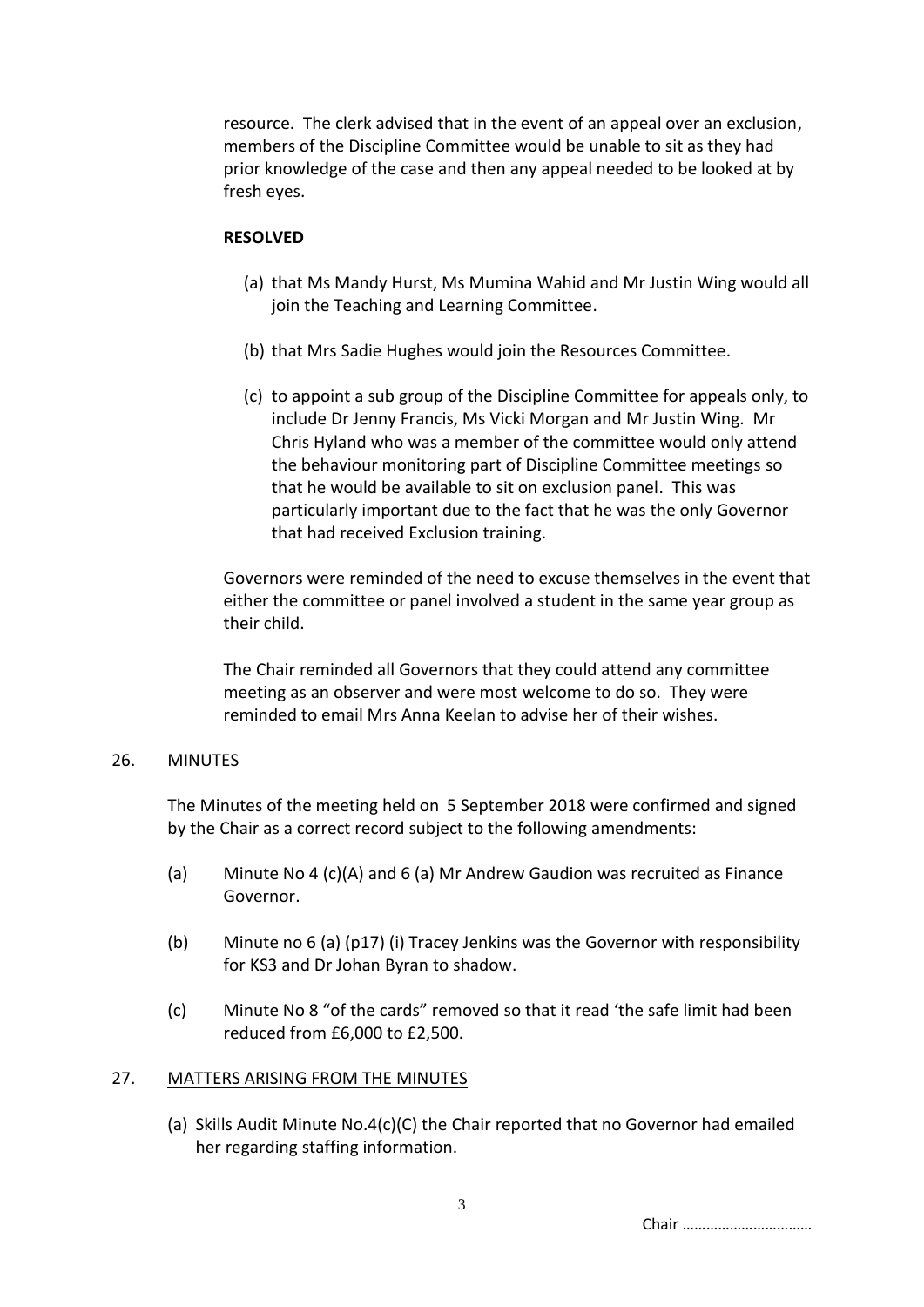- (b) Minute No 5 (b)(ii) Simone Fernandez had registered the school with the NGA.
- (c) Minute No5(d) the new Governors Mrs Sadie Hughes, Ms Mandy Hurst, Ms Mumina Wahid and Mr Justin Wing were reminded to complete their Register of Business Interest Forms and pass them to Anna Keelan.
- (d) Minute No 9 the Headteacher suggested that the Marketing Committee be more of a task force than a formal committee. Mr Wing and Ms Wahid volunteered to join. The Headteacher would follow up with an email. A parent had also shown some interest and the Headteacher was keen to involve some of the students. The Headteacher was also keen for the PTA to be involved.

**RESOLVED** that Mrs Keelan email the PTA.

# **ACTION: HEADTEACHER AND ANNA KEELAN**

- (e) Minute No12 the Chair had completed her half termly check of the Single Central Register on 23 November 2018.
- (f) Minute No 19(a)(ii) the Headteacher reported that the Progress 8 figure had been published after the meeting and was -0.20.

# **CORE FUNCTION: HOLDING THE HEADTEACHER TO ACOUNT FOR THE EDUCTIONAL PERFORMANCE OF THE SCHOOL, ITS PUPILS & PERFORMANCE MANAGEMENT OF STAFFACCOUNTABILITY AND MONITORING MATTERS**

# 28. REPORT OF THE HEADTEACHER

**RECEIVED** the written report of the Headteacher, Mr Daniel Bruton, a copy of which is included in the Minute Book. The following matters arose from discussion of the report and in response to Governors' questions:

# **NOTED that**

- (a) it had been a long term comprising of fifteen weeks and it had been tough keeping the momentum going throughout the term. The Headteacher expressed his gratitude towards all the staff for their hard work.
- (b) the Headteacher highlighted the sad loss of Frank Owuasu. He had attended the funeral and sent flowers from the Governing Body.
- (c) the school was the most improved school in Enfield for GCSE results and that the behaviour for learning had continued to improve.
- (d) the school was in the process of looking at the Key Stage 3 curriculum to determine what changes were necessary for it to remain broad, balanced and challenging for the students. It was not possible to provide the same curriculum model in year 8 from September as was in place at the moment as the numbers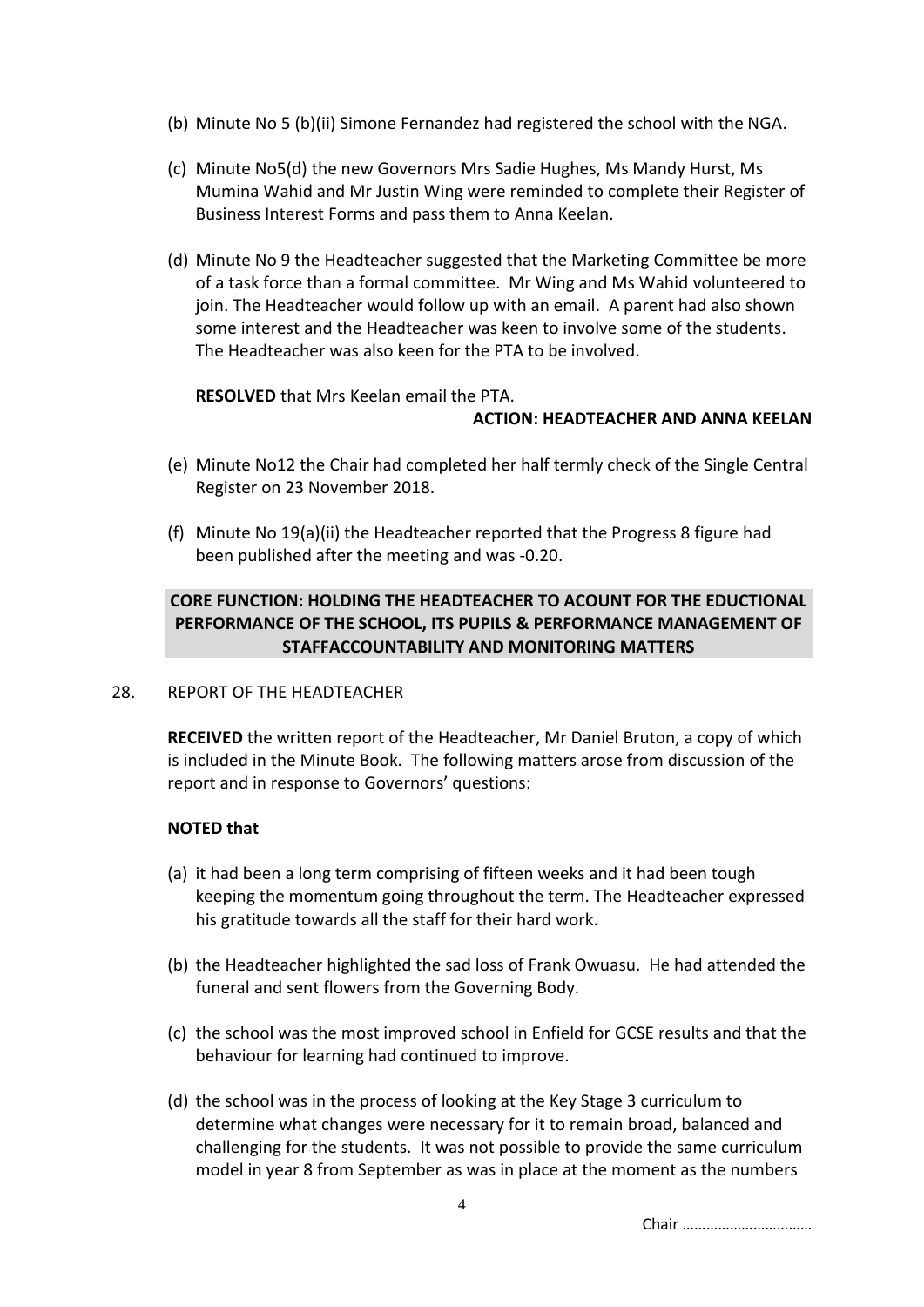had reduced from 224 to 181, this would undoubtedly lead to efficiency savings as it impacted considerably on the income available to the school. The Headteacher expressed his gratitude towards Tanya Douglas for all the hard work she had undertaken in the area.

- (e) high quality CPD (Continued Professional Development) was provided in house and the Headteacher expressed his thanks to Tanya Douglas, Barbara Terziyski and the team for their work. The school was referencing the book *The Learning Rainforest* by Tom Sherrington. Tom had visited the school on 3 December to deliver a key note talk to staff, which had been well received. The focus of the session was on making every lesson count. CPD was differentiated for different groups of staff including the Chace Lead Teachers (CLT) ensuring that the quality of teaching continued to improve and was really meeting the needs of the School Improvement Plan.
- (f) there were real issues recruiting young teachers throughout Enfield as it was too expensive for them to live. As an example of the issue the Headteacher reported that he had interviewed 16 times for a media teacher and that he would continue to try to find someone suitable. He reported that he was also on his eighth round of interviews to fill the Head of Engineering vacancy. The course was popular with the more challenging boys and Btec Engineering always did well in the public examinations. He noted that Alistair Williams had returned to teach the subject part time until the end of term, however there was nothing in place for January.
- (g) the school had created its own appraisal system using Google Docs which worked well. All the teacher appraisals had been completed and the teaching assistant appraisals would be completed shortly. The support staff appraisal process would begin in January 19.
- (h) the school was proud to be a training school and had seven trainee teachers and seven NQTs (newly qualified teachers).
- (i) the looked after child in year 11 with the 77% attendance was now at Enfield College and alternative provision. The child was on their third carer in three or four months.
- (j) persistent absence is absence under 90%. A Governor questioned why the issues with attendance were predominantly in year 11. This was due to a number of pupils in that year with significant difficulties and a number of fixed term exclusions.
- (k) the SoL consultant was booked to come into the school to review the SoL attendance spreadsheet and make changes so that the sixth form attendance would be more closely monitored. Sanctions had been put in place for Key Stage 5 students where pupils were late.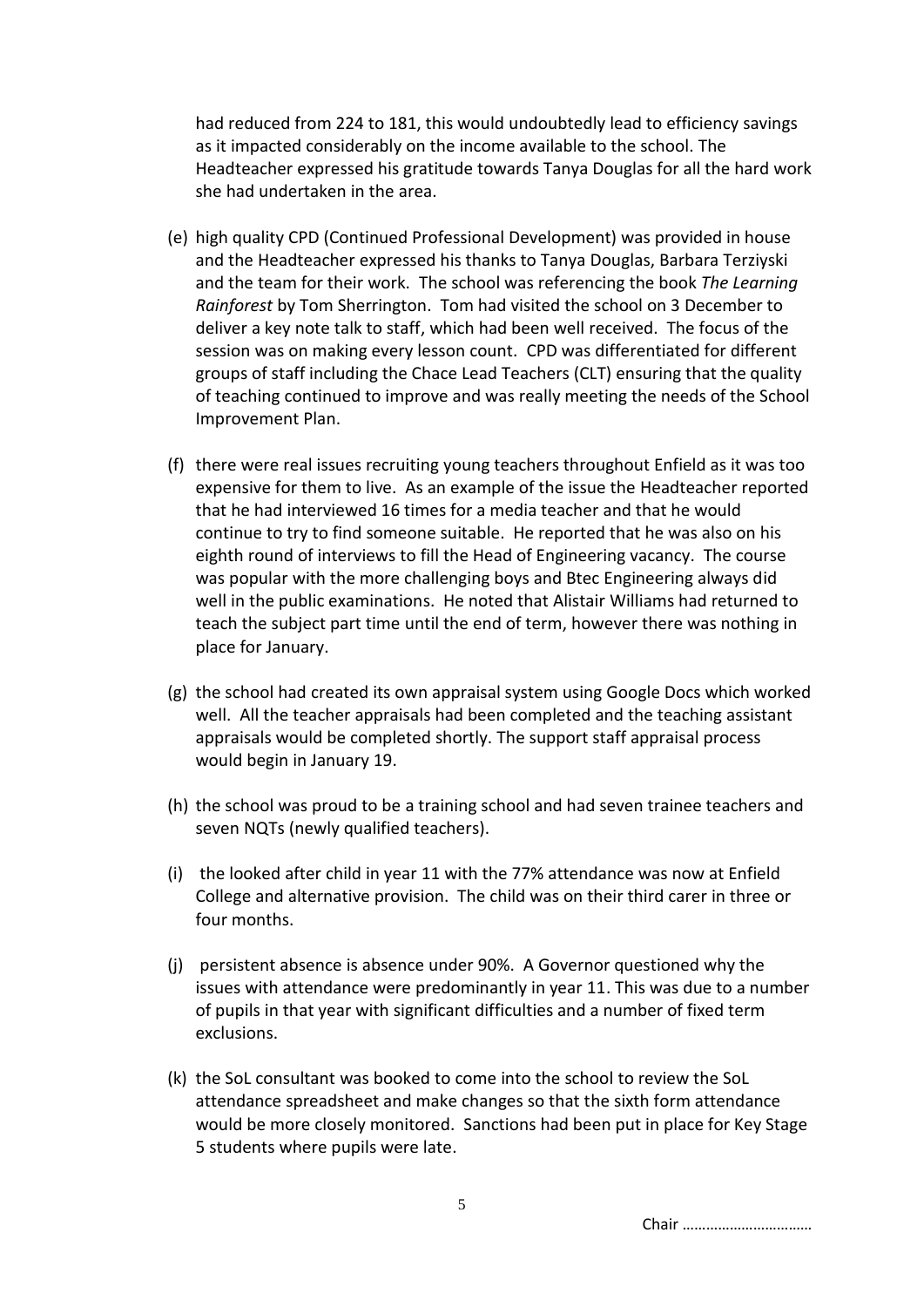(l) all staff were up to date with their SEND training. New Governors would need to keep an eye on their inbox as they would shortly receive an invite to undertake the training which should be about half an hour.

#### **ACTION: NEW GOVERNORS**

- (m)Phil Jones had done a sterling job with the student council Governors were encouraged to come in and meet the students. The Student Council had been working with Enfield Public health on the pilot Super Zone project. The Headteacher was grateful to the sixth form committee and the Student Council for all their hard work.
- (n) on the 30th November the school held a Progression Morning for the year 11 students. They were all involved in taster sessions for A level subjects and the students were very energised and engaged. In addition Brett Ellis went in to talk to the year 10 students and they had an exciting day where they covered life skills.
- (o) the Headteacher made Governors aware of the dates for forthcoming events and stressed that they were most welcome to join and that they should email Anna Keelan to advise her of their wishes.
- (p) the Headteacher made Governors aware of the fact that the school would be discontinuing A level Textiles, A level Business, Btec level 3 IT and Business Btec.
- (q) the RRG (Rapid Recovery Group) had discussed its role in continuing to drive through rapid and sustained improvement for 2018/19. It was agreed the group would meet on a termly basis and would focus on the quality of teaching; outcomes of teaching in Maths; monitoring the work of the Teaching and Learning Committee; monitoring the work of the Discipline Committee and the workings of the Chace Improvement Plan. It was a case of Governors leading Governors.
- (r) improving outcomes at GCSE. The next data drop was after the Year 11 mocks exams. The school was very accurate with their predictions having predicted accurately their Progress 8 score of -0.19. The focus was on Boys, Maths, More Able and Pupil Premium Boys. The Headteacher reminded the Governors that they needed to keep questioning the school on how they were improving outcomes.
- (s) the School's Improvement Plan was a live document which would be republished to governors termly and RAG rated. Governors were reminded of the need to refer to the key areas that they were linked to and use it as a launch pad in discussions with staff as part of their core function of monitoring. The SLT section of the improvement plan had been shared but governors could access the whole document on GovernorHub.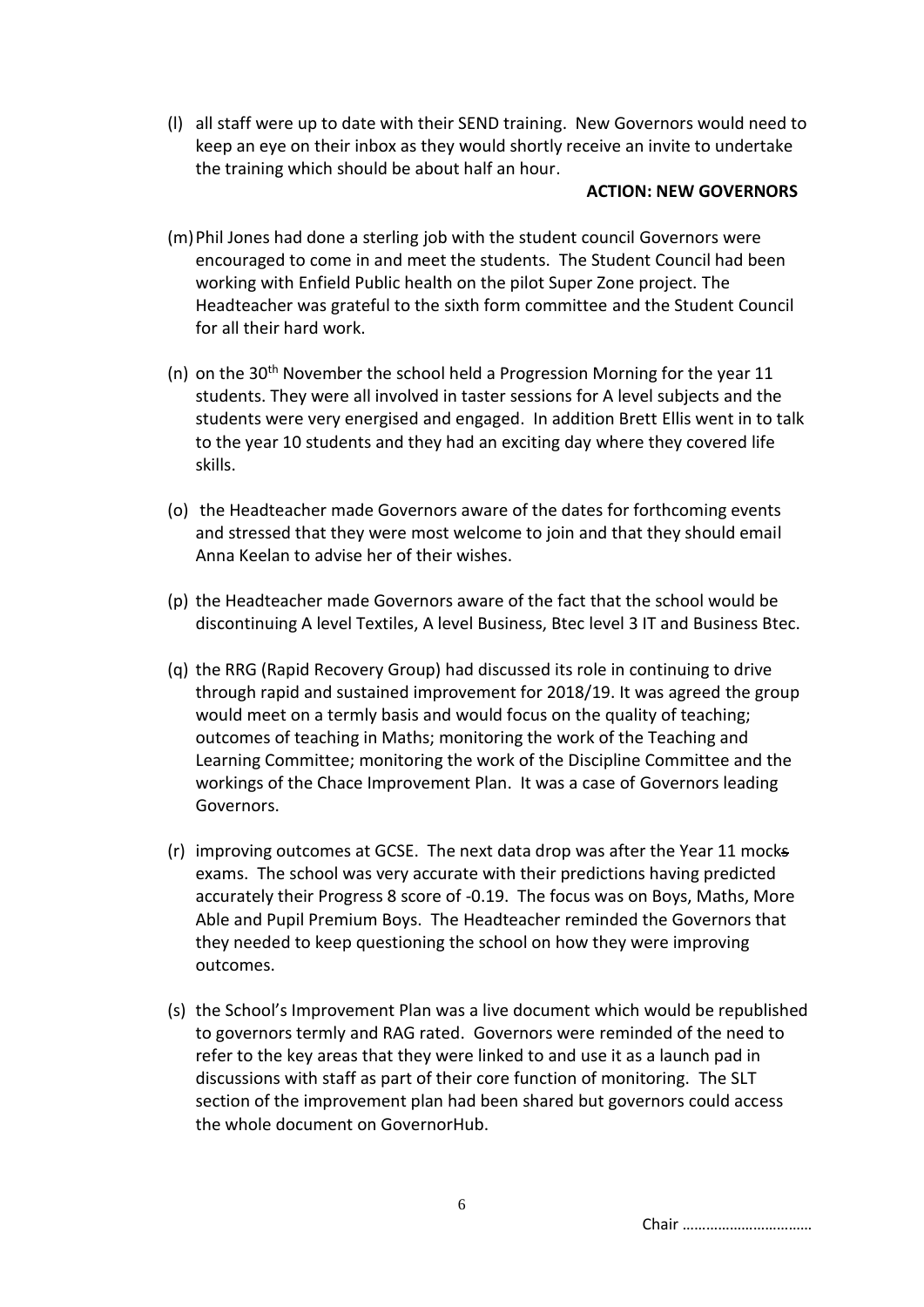- (t) the school was considering future options for the Resource Base for students with complex special educational needs. It was in conversation with the LA and options under consideration included; redefining the space; sharing the space or leasing it out to a local special school. It was clear that the range of need was more than the school could manage. Despite that, the school had been told that they were doing a good job and it was clear that the students in the resource base were happy.
- (u) 8 students were on alternative provision. Governors were reminded that it was very important that they understood that unlike some schools, Chace did not off roll students.
- (v) the school was GDPR compliant and was using Google G suite.
- (w) the school would probably balance the books till April 2020, if there had not been a fall in numbers it would have been in a position to balance them for a longer period.
- (x) two students had Oxbridge interviews, one for Cambridge and one for History at St Peter's College Oxford. The College is the Oxford link for Enfield and the school works with them.

### 28.2 Pupil Pastoral Information

This was included in part 2 of the Headteacher's written report a copy of which is included in the minute book.

**REPORTED** that during the Summer term 2018 there had been

- (i) details to follow of child protection (Safeguarding) referrals to social care;
- (ii) zero allegations against staff reported to Lead Officer for Child Protection;
- (iii) 5 racial incidents, this number had dropped but homophobic incidents had risen. There were 13 in the Summer term;
- (iv) 8 serious bullying incidents, 4 led to a full day relocation and 4 led to a full day exclusion;
- (v) details to follow of significant safeguarding issue, whether to do with sexual behaviours, radicalisation or any other form of threat or risk to young people;
- (vi) 51 fixed term exclusions all for less than 5 days and no permanent exclusions; (item 2.5 in HT report). The majority were for single serious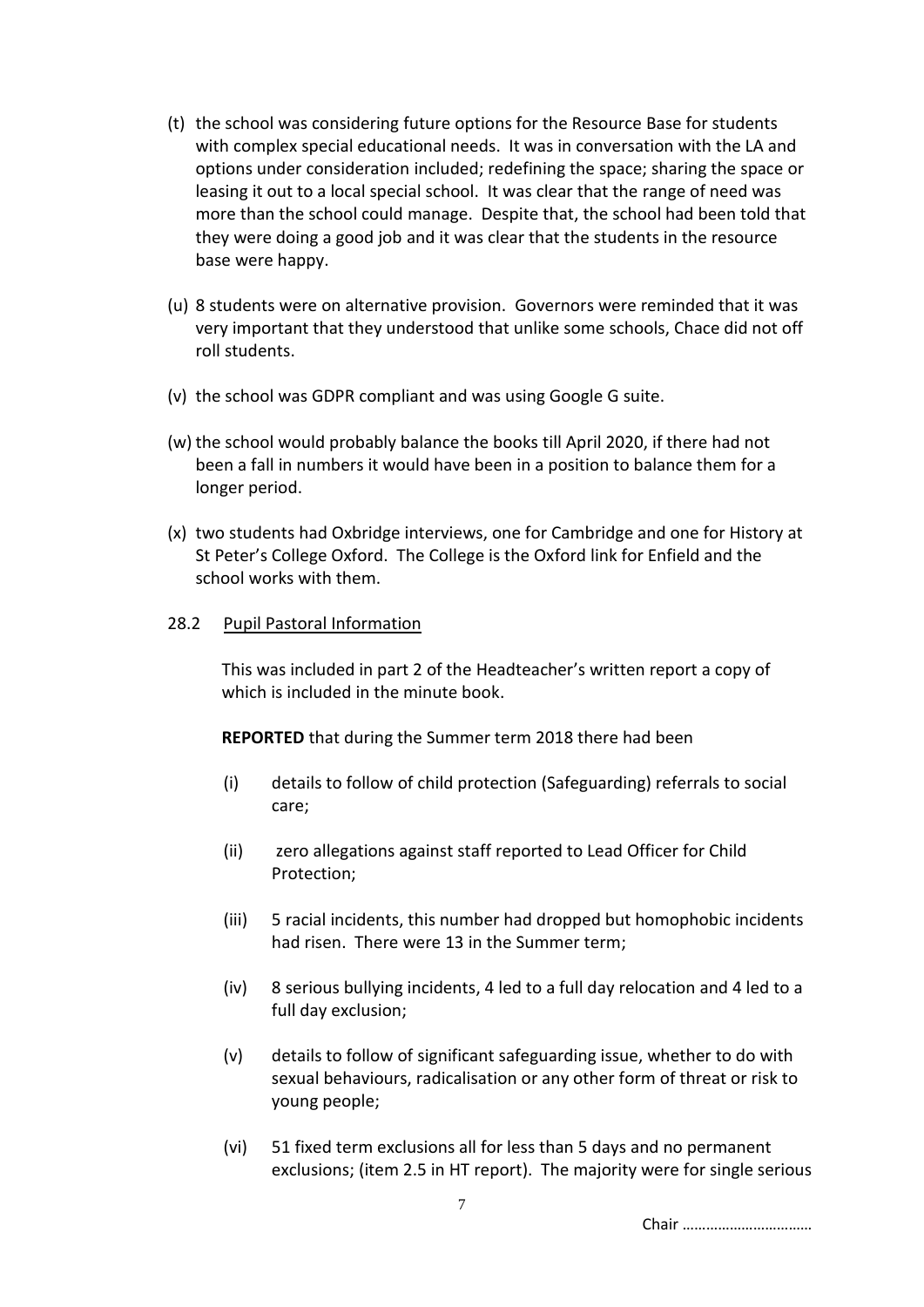incidents. Fundamentally the year 11 students were not signing up to the behaviour system and its processes and structures and they were voting with their feet. It was acknowledged that the fixed term exclusion numbers were too high but that the relocation numbers were significantly lower than previously.

(vii) 5 Looked After Children

The Chair thanked Daniel and the team and everyone who contributed to his report.

# **ACCOUNTABILITY AND COMPLIANCE**

### 29. TEACHING & LEARNING

(a) Meetings

**RECEIVED** the Minutes of the meeting of the Teaching & Learning Committee held on 26 September 2018, a copy of which is included in the Minute Book. The following matters arose from discussion of these Minutes:

#### **NOTED**

- (i) that Dr Jenny Francis had been elected as Chair and that Angie Crouch was elected as Vice Chair.
- (ii) that the Governors had spent a considerable amount of time prior to the Full Governing Body meeting drilling down on the A level provision and results, in addition to the work that the Committee undertook.
- (iii) Governors were reminded to refer to the KCUR 2018/19 schedule and contact Mr Bruton to arrange visits.
- (iv) A Governor asked that the visits form be placed on the front page of Governor Hub

#### **ACTION: ANNA KEELAN**

#### (b) Governor Visits

**RECEIVED** written reports on their Governor visit from Mrs Morgan and Mrs Crouch copies of which are included in the minute book.

# **NOTED**

(i) Jenny Francis reported that her Maths Exam review meeting was very helpful and that it was useful for staff to be challenged by others outside of the school team.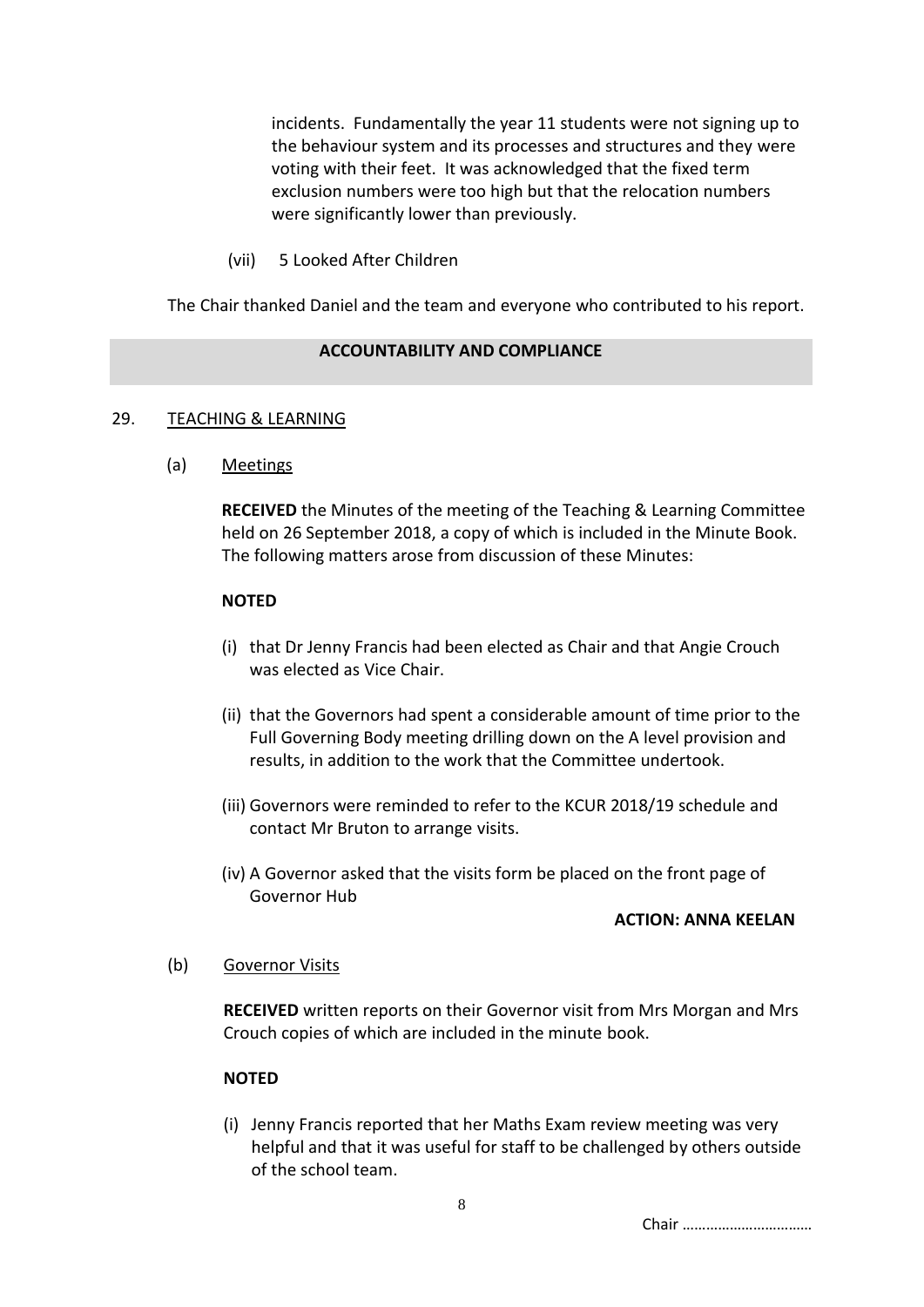- (ii) Angie Crouch found her visit with Karen Woodhead most useful.
- (iii) Vicky Morgan felt that it was most interesting to see what was discussed at the Teaching and Learning Committee.
- (iv) Tracey Jenkins stressed how absolutely brilliant the school play was and how much work had been undertaken by staff and students. She asked that thanks be passed on to the staff for all their hard work in that area.

# 30. RESOURCES

**RECEIVED** the Minutes of the meeting of the Resources Committee held on 17 October 2018 a copy of which is included in the Minute Book. The following matters arose from discussion of these Minutes:

**NOTED** that the School was still maintaining a balanced budget. Full credit was given to Simone and Daniel for all the work they had undertaken.

Andrew was thanked for taking over as Governor with Financial responsibility.

31. GPG

The Chair explained that this was made up from the Chair and Vice Chair of each of the committees. It covered strategic planning with the Headteacher.

**RECEIVED** the Minutes of the meeting of the GPG Committee held on 7 November 2018 a copy of which is included in the minute book.

**RESOLVED** to ratify the following policies;

- Fire Safety Policy;
- Charging and Remission Policy;
- Educational Visits Policy;
- Whistleblowing Policy for Schools;
- Visitor Behaviour Policy;
- Absence Management and Capability Procedure Ill Health All Staff Sept 2018 and Absence Management Summary for All Teaching and Support Staff Sept 2018;
- Capability Procedure Maintained Schools PRUs Academies and Others Sept 2018;
- Disciplinary Procedure Maintained Schools PRUs Academies and Others Sept 2018;
- Redundancy Redeployment Reorganisation Schools Staff Policy Procedure Sept 2018;
- Fixed Term Employment Guidance and Procedure for Termination Sept 2018;
- Proposed Termination of Employment For a Reason Not Covered By Other Procedures;

9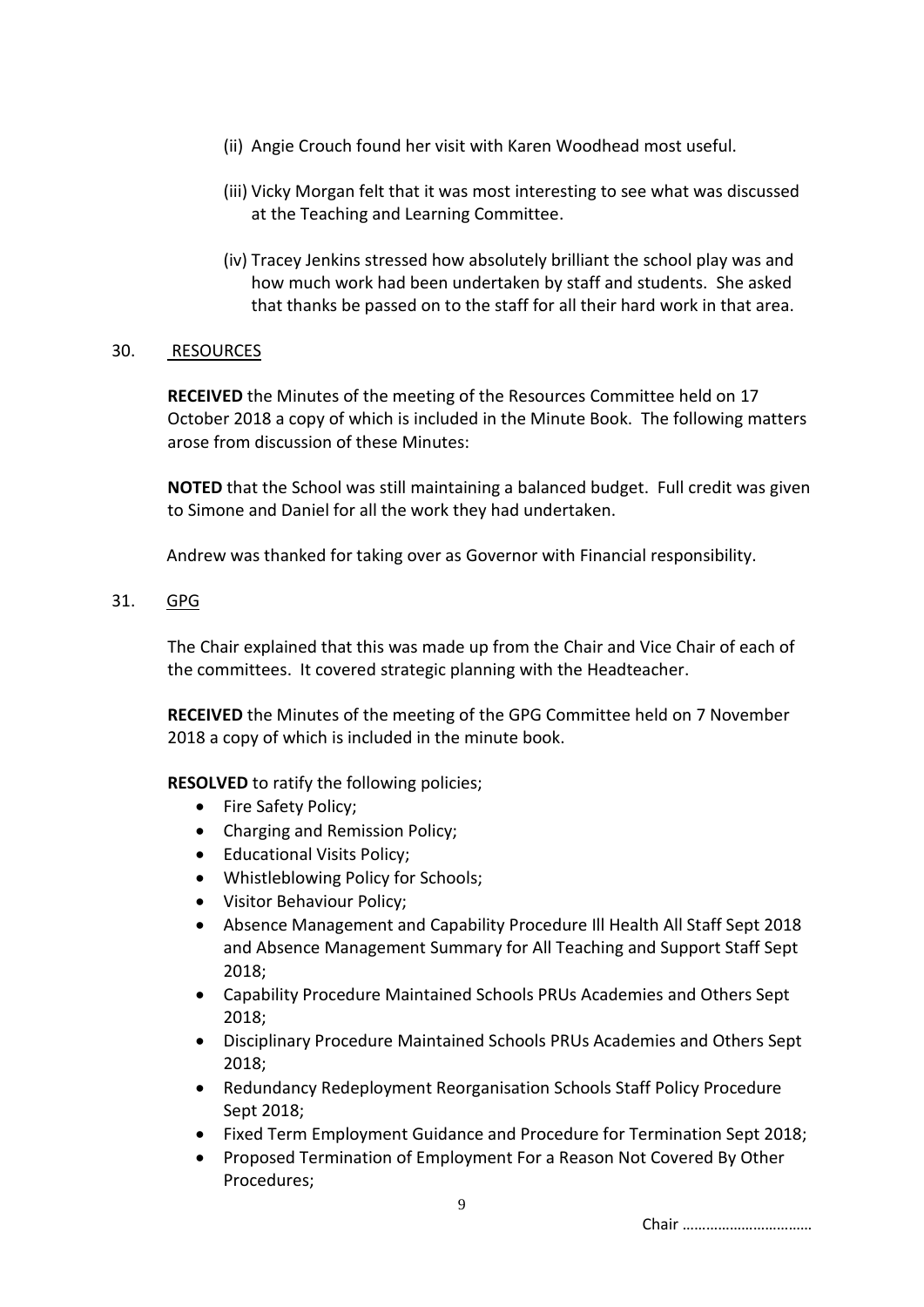- Teachers' Appraisal Policy and Procedures Policy Updated Nov 17;
- Flexible Working Policy;
- Safer Recruitment Policy;
- Support Staff Appraisal Policy.

### **GOVERNANCE AND EVALUATION**

#### 32. GOVERNORS' REPORTS

**NOTED** that no urgent action had been undertaken by the Chair or any other Governor.

### 33. GOVERNOR LEARNING AND DEVELOPMENT OPPORTUNITIES

**NOTED** that Mrs Morgan had received some excellent free training from Governor Ed facilitated by the DfE. It was aimed at helping Governors to grow in confidence and understand their strategic role.

It comprised three sessions; Leadership; Effective Governance and Finance and Data. She also made a number of good contacts on the course.

The Headteacher outlined the fact that the school had a 'pay as you go' policy on training and that there was a considerable body of free training available that they and Governors could make use of.

# **LOCAL AUTHORITY REFERRALS**

#### 34. SEND GOVERNANCE REVIEW GUIDE

**NOTED** the SEND Governance Review Guide which was designed to support Governing Boards evaluate the extent to which they were able to secure high quality outcomes for learners with SEND.

#### 35. DATES OF FUTURE MEETINGS

#### **RESOLVED** that

(a) the next Governing Body meeting be held on 20 March 2019.

**NOTED** the following Committee meeting dates:

- Rapid Recovery Group –27 February 2019
- Teaching and Learning Committee 30 January 2019;
- Resources Committee 13 February 2019;
- GPG 27 February 2019;